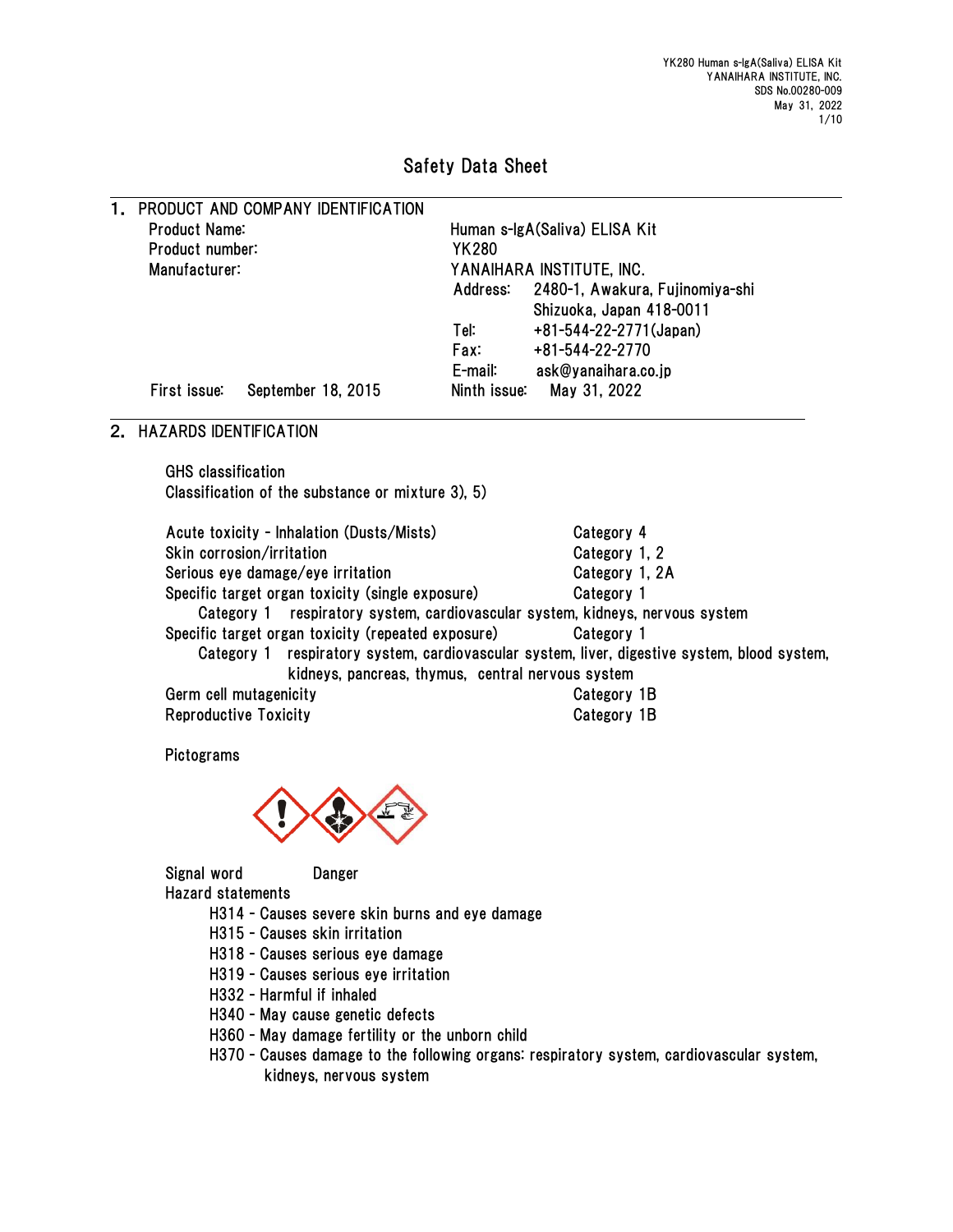H372 - Causes damage to the following organs through prolonged or repeated exposure: respiratory system, cardiovascular system, liver, digestive system, blood system, kidneys, pancreas, thymus, central nervous system

Precautionary statements-(Prevention)

Obtain special instructions before use.

Do not handle until all safety precautions have been read and understood.

Do not breathe dust/fumes/gas/mist/vapors/spray.

Wash face, hands and any exposed skin thoroughly after handling.

Do not eat, drink or smoke when using this product.

Use only outdoors or in a well-ventilated area.

Wear protective gloves/protective clothing/eye protection/face protection.

Use personal protective equipment as required.

Precautionary statements-(Response)

Immediately call a POISON CENTER or doctor/physician.

IF SWALLOWED: Rinse mouth. Do NOT induce vomiting.

IF ON SKIN: Wash with plenty of soap and water.

IF ON SKIN (or hair): Remove/Take off immediately all contaminated clothing. Rinse skin with water/ shower.

IF INHALED: Remove victim to fresh air and keep comfortable for breathing.

IF IN EYES: Rinse cautiously with water for several minutes. Remove contact lenses, if present and easy to do. Continue rinsing.

IF exposed: Call a POISON CENTER or doctor/physician.

Call a POISON CENTER or doctor/physician if you feel unwell.

If skin irritation occurs: Get medical advice/attention.

If eye irritation persists: Get medical advice/attention.

Take off contaminated clothing and wash before reuse.

Wash contaminated clothing before reuse.

Precautionary statements-(Storage)

Store locked up.

Store in a well-ventilated place. Keep container tightly closed.

Precautionary statements-(Disposal)

Dispose of contents/container to an approved waste disposal plant

Others

Other hazards Not available

Other reagents may be harmful if inhaled and ingested. May cause eye and skin irritation.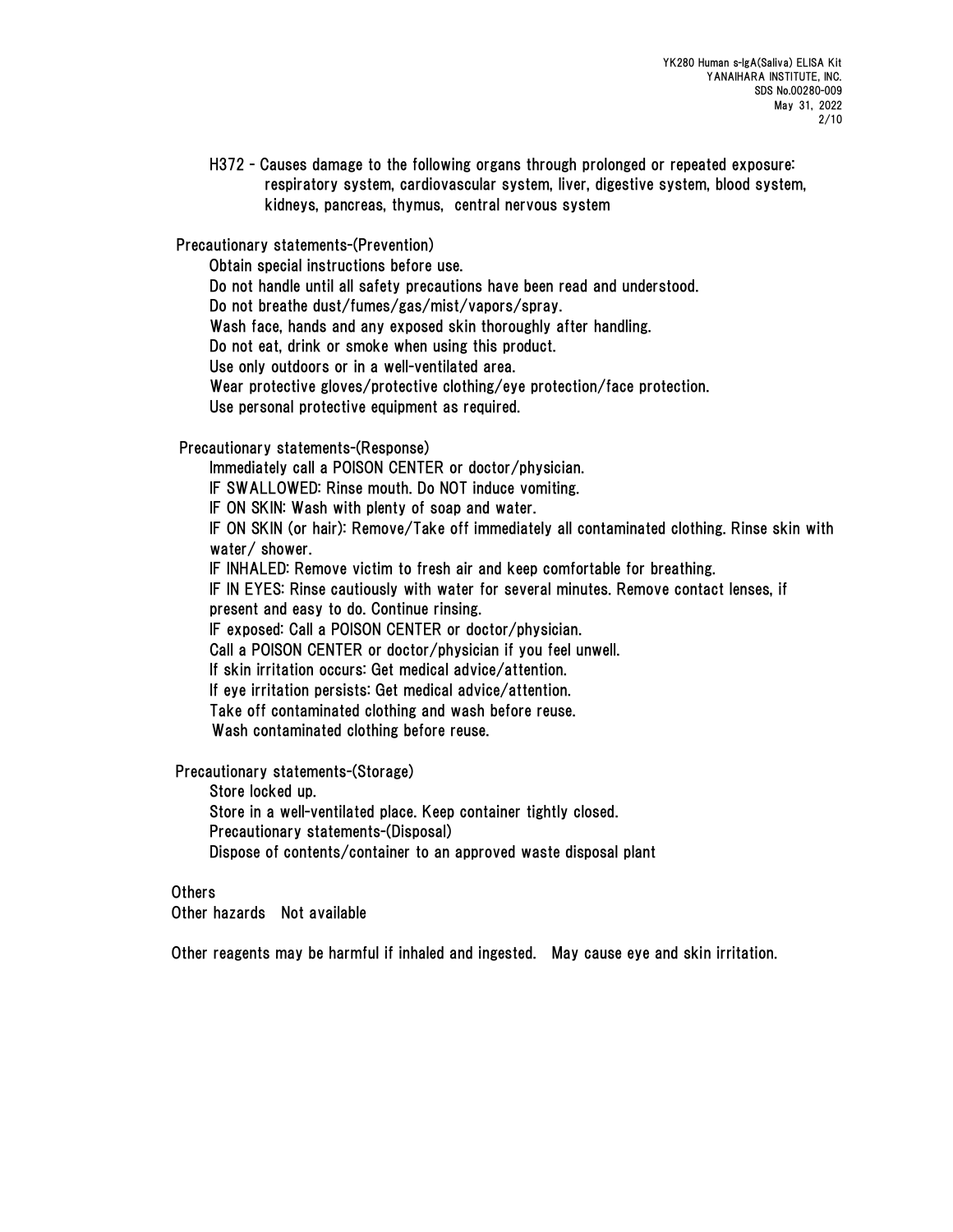## 3. COMPOSITION, INFORMATION ON INGREDIENTS<sup>1)</sup> Product Name CAS Number Human s-IgA (Saliva) ELISA Kit None

Kit components:

| 1)<br>Antibody coated plate<br>plate<br>Plate coated with mouse anti human s-lgA<br>monoclonal antibody $\circled{1}$<br>Purified human s-lgA2<br>Standard<br>10 $\mu$ g<br>2)<br>HRP labeled antibody solution<br>$12$ mL<br>HRP labeled goat anti human $\lg A$ ( $\alpha$ chain)<br>antibody $\circled{3}$<br>Phenol 4<br>108-95-2<br>C6H5OH<br>0.096%<br>0.02%<br>$56 - 75 - 7$<br>C11H12Cl2N205<br>chloramphenicol 5<br>3)<br>$12 \text{ mL}$<br>3.3',5.5'-Tetramethylbenzidine 6<br>54827-17-7<br>C16H20N2<br>No<br>Enzyme substrate solution<br>information<br>(TMB)<br>12 mL<br><b>H2SO4</b><br>4)<br>Sulfuric acid $(1M)$ $(7)$<br>9.69%<br>7664-93-9<br>Stopping solution<br>5)<br>25 mL<br>Buffer containing a reaction accelerator 8<br>Buffer solution<br>(concentrated 2x)<br>18%<br>NaCl<br>7647-14-5<br>6)<br>50 mL<br>Sodium chloride 9<br><b>Washing solution</b><br>(concentrated)<br>Polyoxyethylene sorbitan monolaurate |  |
|-----------------------------------------------------------------------------------------------------------------------------------------------------------------------------------------------------------------------------------------------------------------------------------------------------------------------------------------------------------------------------------------------------------------------------------------------------------------------------------------------------------------------------------------------------------------------------------------------------------------------------------------------------------------------------------------------------------------------------------------------------------------------------------------------------------------------------------------------------------------------------------------------------------------------------------------------|--|
|                                                                                                                                                                                                                                                                                                                                                                                                                                                                                                                                                                                                                                                                                                                                                                                                                                                                                                                                               |  |
|                                                                                                                                                                                                                                                                                                                                                                                                                                                                                                                                                                                                                                                                                                                                                                                                                                                                                                                                               |  |
|                                                                                                                                                                                                                                                                                                                                                                                                                                                                                                                                                                                                                                                                                                                                                                                                                                                                                                                                               |  |
|                                                                                                                                                                                                                                                                                                                                                                                                                                                                                                                                                                                                                                                                                                                                                                                                                                                                                                                                               |  |
|                                                                                                                                                                                                                                                                                                                                                                                                                                                                                                                                                                                                                                                                                                                                                                                                                                                                                                                                               |  |
|                                                                                                                                                                                                                                                                                                                                                                                                                                                                                                                                                                                                                                                                                                                                                                                                                                                                                                                                               |  |
|                                                                                                                                                                                                                                                                                                                                                                                                                                                                                                                                                                                                                                                                                                                                                                                                                                                                                                                                               |  |
|                                                                                                                                                                                                                                                                                                                                                                                                                                                                                                                                                                                                                                                                                                                                                                                                                                                                                                                                               |  |
|                                                                                                                                                                                                                                                                                                                                                                                                                                                                                                                                                                                                                                                                                                                                                                                                                                                                                                                                               |  |
|                                                                                                                                                                                                                                                                                                                                                                                                                                                                                                                                                                                                                                                                                                                                                                                                                                                                                                                                               |  |
|                                                                                                                                                                                                                                                                                                                                                                                                                                                                                                                                                                                                                                                                                                                                                                                                                                                                                                                                               |  |
| 1%<br>C58H114O26<br>$(Tween20)$ $@$<br>9005-64-5                                                                                                                                                                                                                                                                                                                                                                                                                                                                                                                                                                                                                                                                                                                                                                                                                                                                                              |  |
| 7)<br>3 pieces<br>Adhesive foil                                                                                                                                                                                                                                                                                                                                                                                                                                                                                                                                                                                                                                                                                                                                                                                                                                                                                                               |  |
|                                                                                                                                                                                                                                                                                                                                                                                                                                                                                                                                                                                                                                                                                                                                                                                                                                                                                                                                               |  |

# 4. FIRST AID MEASURES Inhalation: Immediately remove victim to fresh air. Consult a physician if necessary. Eye contact: Immediately flush eyes with flooding amounts of running water for at least 15 minutes. Consult a physician if necessary. Skin contact: Immediately remove contaminated clothes and shoes, flush skin with plenty of water or shower. Wash contaminated clothing and shoes. Consult a physician if necessary. Ingestion: Immediately seek medical attention.

# 5. FIRE FIGHTING MEASURES

| Flammable properties:       | <b>Nonflammable</b>                                                 |
|-----------------------------|---------------------------------------------------------------------|
| Extinguishing media:        | Foam, Carbon dioxide, dry chemical powder, soil, water              |
| Fire fighting instructions: | May emit toxic fumes under fire conditions. Wear full fire fighting |
|                             | protective equipment including self-contained breathing apparatus.  |
|                             | Do not contact to the components when extinguish fire.              |

6. ACCIDENTAL RELEASE MEASURES Personal precautions: Remove all ignition sources and ventilate. Wear suitable protective equipment. Avoid contact with skin and eyes. Keep off except persons concerned. Environmental precautions: Prevent spills from entering sewers, watercourses or low area, and prevent from affecting environment. Methods for Clean up: In case of spill of liquid material, take up or cover spilled material with ashes or other incombustible absorbents, and put in a container to be sealed. After completely picked up, dispose. In case of spill of solid or powder material, prevent causing dust, sweep and collect, and put in a container to be sealed. Wash the spill site with water.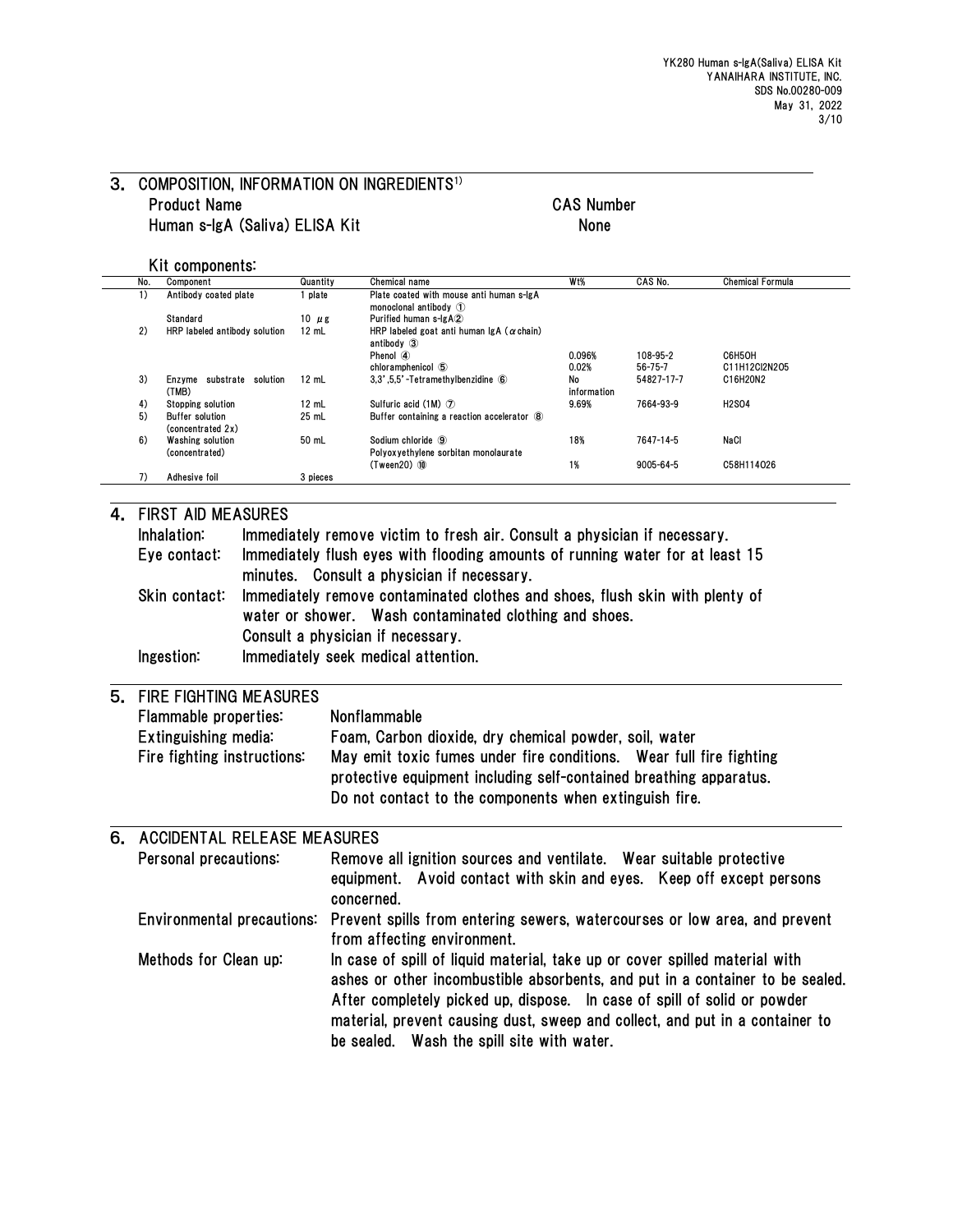## 7. HANDLING AND STORAGE

| Handling: | Obtain a package insert before use.                                    |
|-----------|------------------------------------------------------------------------|
|           | Read all the cautions for safety in the package insert before use.     |
|           | Avoid strong light.                                                    |
|           | Avoid contact, inhalation and swallow.                                 |
|           | Use only in open air or ventilated area.                               |
|           | Prevent from entering eyes.                                            |
|           | Ventilate the area to keep concentration in air below exposure limits. |
|           | Avoid inhalation of mist, vapor and spray of material.                 |
|           | Avoid contact with eyes, skin and clothing.                            |
|           | Do not smoke and eat while using this kit.                             |
|           | Wash hands thoroughly after handling.                                  |
|           | Prevent from entering environment.                                     |
|           | Handle materials with suitable protection.                             |
|           | Use suitable equipments.                                               |
|           | Do not pipette by mouth.                                               |
|           | Do not leak, overflow and scatter.                                     |
|           | Do not fall down and damage.                                           |
| Storage:  | Store away from sunlight in a cool and dark place at 36-47°F (2-8°C).  |

# 8. EXPOSURE CONTOROLS, PERSONAL PROTECTION

| <b>Engineering measures:</b> |                         |                        | place where this kit is handled or stored. | General ventilation and/or local exhaust ventilation as well as process isolation<br>is necessary to minimize employee exposure and maintain exposure limits below<br>exposure limits. Equip eye flushing facilities and shower rooms near operating |
|------------------------------|-------------------------|------------------------|--------------------------------------------|------------------------------------------------------------------------------------------------------------------------------------------------------------------------------------------------------------------------------------------------------|
| Control parameter:           |                         | (4) OSHA Final Limits: |                                            | $TWA = 5$ ppm                                                                                                                                                                                                                                        |
|                              |                         | JSOH (Japan);          |                                            | $TWA = 5$ ppm OEL                                                                                                                                                                                                                                    |
|                              |                         |                        |                                            | TWA= 19mg/m3 OEL skin                                                                                                                                                                                                                                |
|                              |                         | ACGHTLV(s);            |                                            | $TWA = 5$ ppm skin                                                                                                                                                                                                                                   |
| 7 OSHA Final Limits;         |                         |                        | $TWA = 1 mg/m3$                            |                                                                                                                                                                                                                                                      |
|                              |                         | JSOH (Japan);          |                                            | $TWA = 1 mg/m3$                                                                                                                                                                                                                                      |
|                              |                         | ACGIH TLV(s);          |                                            | TWA= $0.2 \text{ mg/m3}$                                                                                                                                                                                                                             |
| Personal protection:         |                         |                        |                                            |                                                                                                                                                                                                                                                      |
|                              | Respiratory protection; |                        | NIOSH and MSHA approved respirator.        |                                                                                                                                                                                                                                                      |
|                              | Hand protection;        |                        | Suitable impervious gloves.                |                                                                                                                                                                                                                                                      |
|                              | Eye protection;         |                        |                                            | Suitable safety glasses (goggles).                                                                                                                                                                                                                   |
|                              | Skin protection;        |                        | Suitable protective clothing.              |                                                                                                                                                                                                                                                      |

Others: Wash hands thoroughly after handling materials.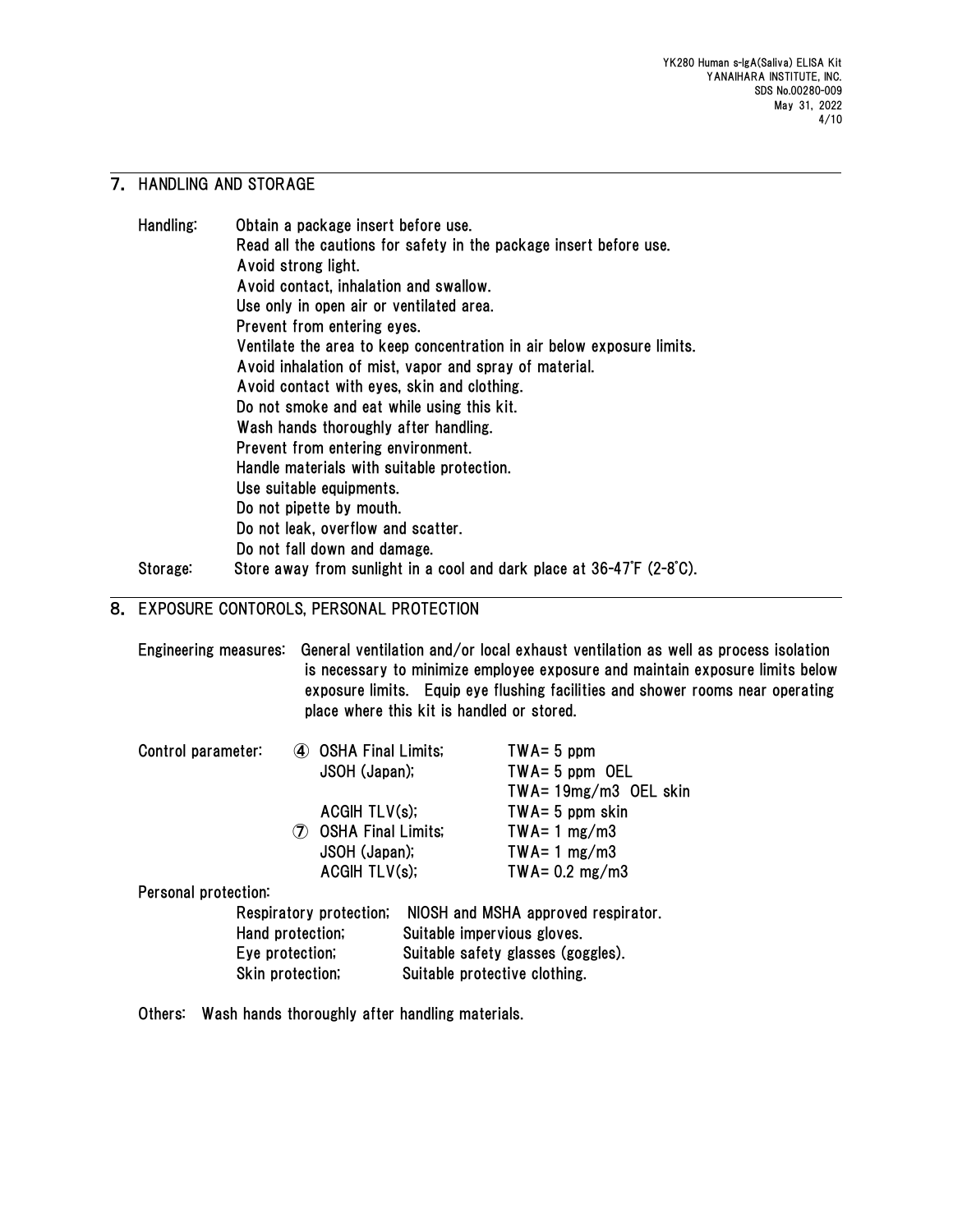| Component                    | 1)                        | 2)                                    | 3)                      | 4)                                    | 5)                                  | 6)                                  | 7)                                  | 8)                                           |
|------------------------------|---------------------------|---------------------------------------|-------------------------|---------------------------------------|-------------------------------------|-------------------------------------|-------------------------------------|----------------------------------------------|
| Appearance                   | <b>Colorless</b><br>plate | White color,<br>lyophilized<br>powder | Orange color,<br>Liquid | Colorless to<br>pale yellow<br>liquid | Colorless<br>transparent,<br>Liquid | Colorless<br>transparent,<br>Liquid | Colorless<br>transparent,<br>Liquid | Colorless<br>transparent<br>Polymer<br>sheet |
| pH<br>Melting point          | N/A<br>N/A                | N/A<br>D/N/A                          | $6.8 - 6.9$<br>N/A      | $3.3 - 3.8$<br>N/A                    | <1.0<br>N/A                         | D/N/A<br>N/A                        | D/N/A<br>N/A                        | N/A<br>N/A                                   |
| <b>Boiling point</b>         | N/A                       | N/A                                   | D/N/A                   | D/N/A                                 | D/N/A                               | D/N/A                               | D/N/A                               | N/A                                          |
| Flash point                  | N/A                       | D/N/A                                 | D/N/A                   | D/N/A                                 | D/N/A                               | D/N/A                               | D/N/A                               | N/A                                          |
| <b>Explosive limits</b>      | N/A                       | D/N/A                                 | D/N/A                   | Not explosive                         | D/N/A                               | D/N/A                               | D/N/A                               | N/A                                          |
| Vapor pressure               | N/A                       | D/N/A                                 | D/N/A                   | D/N/A                                 | D/N/A                               | D/N/A                               | D/N/A                               | N/A                                          |
| Vapor density<br>$air=1)$    | N/A                       | D/N/A                                 | D/N/A                   | D/N/A                                 | D/N/A                               | D/N/A                               | D/N/A                               | N/A                                          |
| Specifics gravity            | D/N/A                     | D/N/A                                 | D/N/A                   | 1.01                                  | D/N/A                               | D/N/A                               | D/N/A                               | D/N/A                                        |
| Solubility in water          | Insoluble                 | Soluble                               | Mixable                 | Mixable                               | Mixable                             | Mixable                             | Mixable                             | Insoluble                                    |
| Decomposition<br>temperature | N/A                       | D/N/A                                 | D/N/A                   | D/N/A                                 | D/N/A                               | D/N/A                               | D/N/A                               | N/A                                          |

#### 9. PHYSICAL AND CHEMICAL PROPERTIES

N/A: Not applicable

D/N/A: data not available

| 10. STABILITY AND REACTIVITY          |                                                                                                              |
|---------------------------------------|--------------------------------------------------------------------------------------------------------------|
| Chemical stability:                   | Product is stable under normal handling.                                                                     |
| Shelf life:                           | Stable up to 24 months after manufacturing.                                                                  |
| Hazardous polymerization:             | Will not occur.                                                                                              |
| Conditions to avoid:                  | Extremes of temperature and direct sunlight, heat, flames and<br>sparks, static electricity, spark, moisture |
| Incompatibility with other materials: | Alkaline substances, metals, strong oxidizing agents                                                         |
| Hazardous decomposition products:     | Sulfur oxides(SOx), Carbon monoxide(CO), carbon dioxide(CO2),<br>Nitrogen oxides (NO <sub>x</sub> )          |

# 11. TOXICOLOGICAL INFORMATION

Information as the mixture is not available.

| <b>Acute toxicity</b> |  | $: 3)$ Phenol (oral, rat); LD50=375mg/kg<br>(dermal rabbit) LD50=670mg/kg          |
|-----------------------|--|------------------------------------------------------------------------------------|
|                       |  | Chloramphenicol (oral, rat); LD50=2500mg/kg<br>ATE=319.8                           |
|                       |  | Hazard statement; Harmful if swallowed.                                            |
|                       |  | 4) Not classified                                                                  |
|                       |  | 5) Sulfuric acid (inhalation, rat); 2H LC50=510mg/m3<br>(oral, rat) LD50=2140mg/kg |
|                       |  | Category 4                                                                         |
|                       |  | Hazard statement; Harmful if inhaled.                                              |
|                       |  | Content=9.69%                                                                      |
|                       |  | 7) Tween 20 (oral, rat); LD50=37000mg/kg                                           |
|                       |  |                                                                                    |

Sodium chloride (oral, rat); LD50=3000mg/kg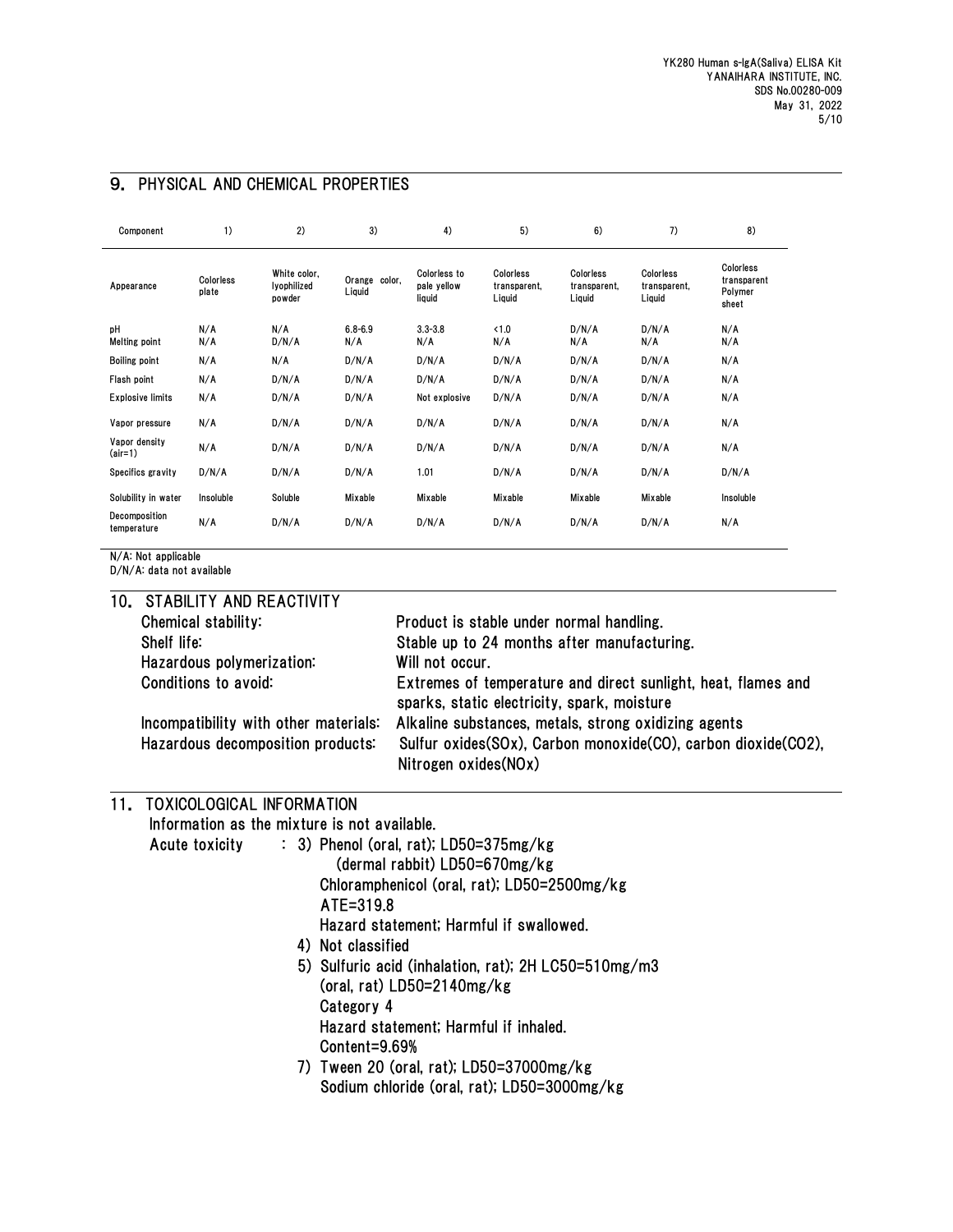#### Not classified

Skin corrosion/irritation:

- 3) Phenol; Based on the NITE GHS classification results.
	- Category 2

Hazard statement; Causes skin irritation.

Content=0.096%

Chloramphenicol; Information not available.

- Not classified
- 4) Not classified
- 5) Sulfuric acid; Based on the NITE GHS classification. Category 1 Hazard statement; Causes severe skin burns and eye damage.
	- Content=9.69%
- 7) Tween 20 (skin, human); 15mg/3days, Mild Sodium chloride (skin, rabbit); 500mg/24H, Mild Category 3 Hazard statement; Skin irritant

Serious eye damage/irritation:

- 3) Phenol; Based on the NITE GHS classification results.
	- Category 2A

Hazard statement; Causes serious eye irritation Content=0.096%

Chloramphenicol; Information not available.

- Not categorized
- 4) Not classified
- 5) Sulfuric acid; Based on the NITE GHS classification results. Category 1

Hazard statement; Causes serious eye damage.

Content=9.69%

 7) Tween 20 (eye); R-phase(s) =R36 (Irritating to eyes) Sodium chloride (eye, rabbit); 100mg/24H, Medium Category 2B Hazard statement; Causes eye irritation.

# Respiratory or skin sensitization:

Respiratory sensitization

- 3) Phenol; Based on the NITE GHS classification results. Chloramphenicol; Information not available.
- 4) Not classified
- 5) Sulfuric acid; No data available.

Skin sensitization

 3) Phenol; Based on the NITE GHS classification results. Chloramphenicol (skin); Causes allergic skin reaction. Content=0.02% Not classified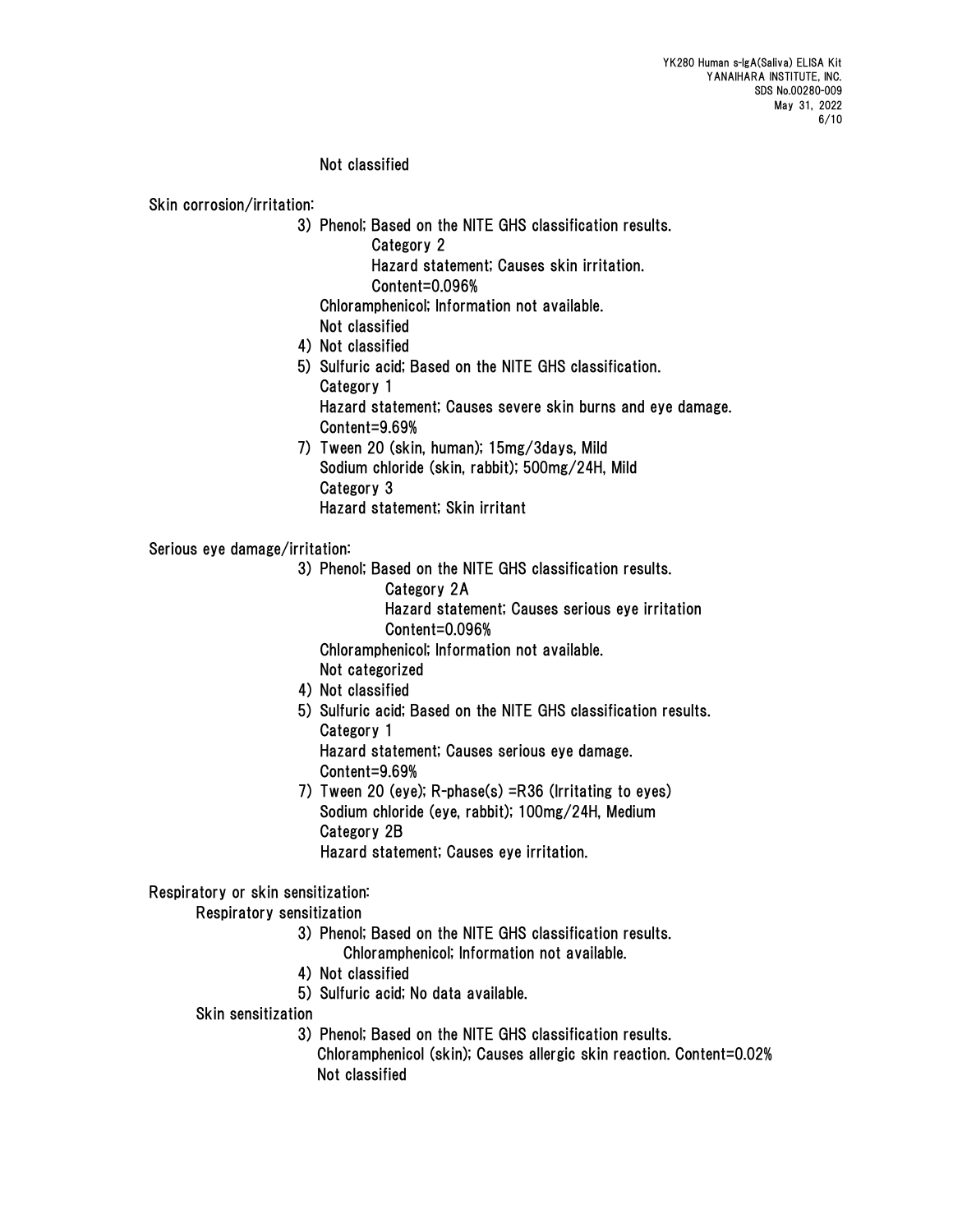- 4) Not classified
- 5) Sulfuric acid; No data available.

Germ cell mutagenicity:

- 3) Phenol; Based on the NITE GHS classification results.
	- Category 1B

Hazard statement; May cause genetic defects.

- Content=0.096%
- Chloramphenicol; Information not available.
- 4) Not classified
- 5) Sulfuric acid; No data available.

- Carcinogenicity: 3) Phenol; IARC 3 (1999) (substances which cannot be classified to human carcinogens), ACGIH: A4 (2005), IRIS: D (2002) Chloramphenicol; IARC group 2A (substances which may be carcinogenic to
	- human), Content=0.02%
	- Not classified
	- 4) Not classified
	- 5) Sulfuric acid; Occupational exposure to Mist of inorganic strong acids including sulfuric acid is classified to group 1 in IARC (to have carcinogenicity for human ), group A2 in ACGIH (suspected human carcinogens) and group K in NTP (known to have carcinogenicity for human). With respect for the evaluation by IARC and current evaluation by NTP, it should be classified to category 1, however since sulfuric acid itself is classified to Category 4 in DFGOT and is not classified to carcinogen by any other organization,

component 5) cannot be classified.

Reproductive toxicity:

- 3) Phenol; Based on the NITE GHS classification results.
	- Category 1B

Hazard statement; May damage fertility or the unborn child.

Content=0.096%

Chloramphenicol; Information not available.

- 4) Not classified
- 5) Sulfuric acid; No data available.

Specific target organ systemic toxicity/Single exposure:

- 3) Phenol; Based on the NITE GHS classification results.
	- Category 1 respiratory system, cardiovascular system, kidney and nervous system

 Hazard statement; Causes damage to following organs: respiratory system, cardiovascular system, kidneys, nervous

system.

Content=0.096%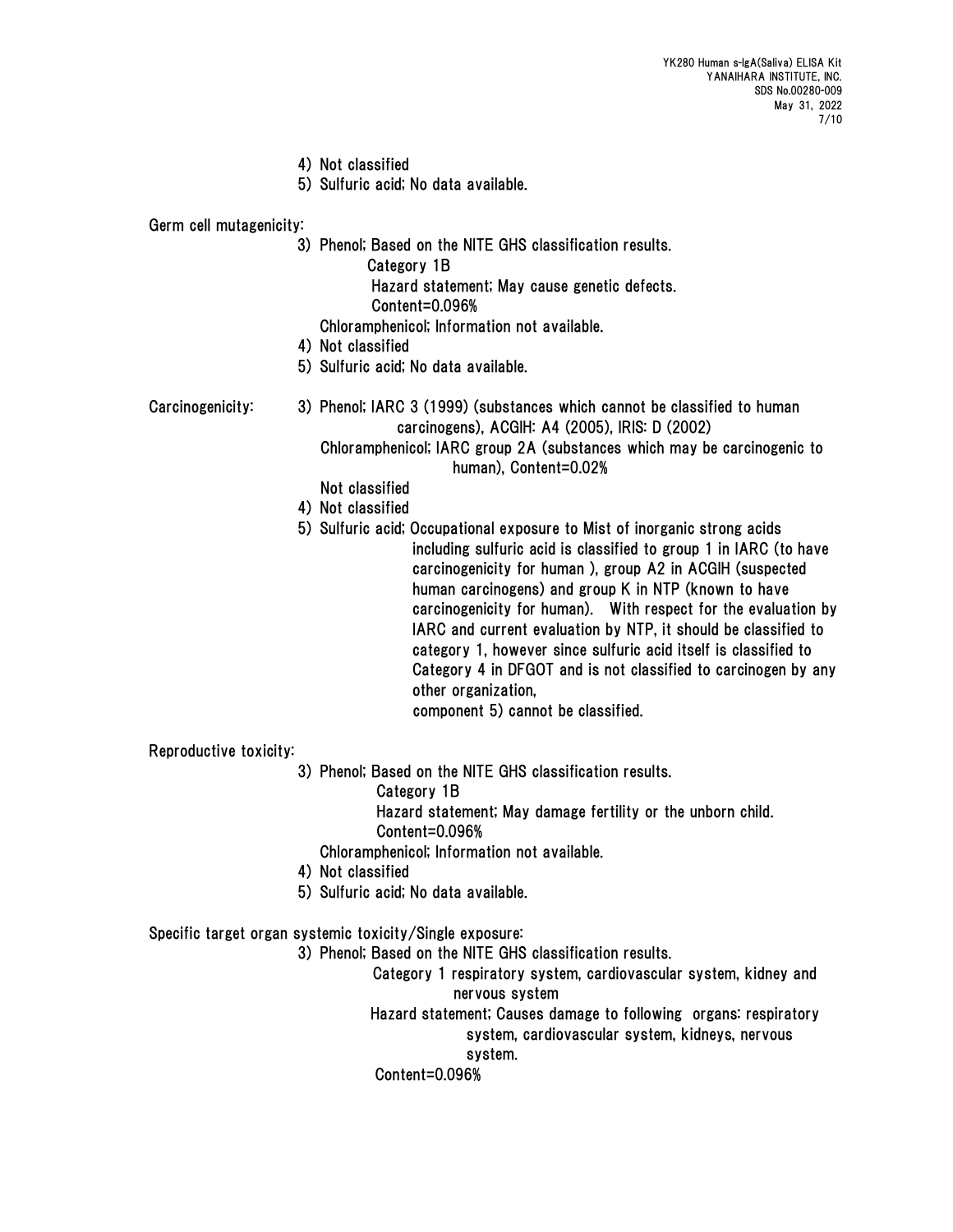Chloramphenicol; Information not available.

- 4) Not classified
- 5) Sulfuric acid; Based on the NITE GHS classification results. Category 1 respiratory system Hazard statement; Causes damage to the following organs: respiratory system.

Content=9.69%

Specific target organ systemic toxicity/Repeated exposure:

- 3) Phenol; Based on the NITE GHS classification results.
	- Category 1 cardiovascular system, liver, digestive system, blood

system, kidney, pancreas, thymus, central nervous system

- Hazard statement; Causes damage to the following organs through
	- prolonged or repeated exposure: cardiovascular system,
		- liver, digestive system, blood system, kidneys,

pancreas, thymus, central nervous system.

Content=0.096%

Chloramphenicol; Information not available.

- 4) Not classified
- 5) Sulfuric acid; Based on the NITE GHS classification results. Category 1 respiratory system Hazard statement; Causes damage to respiratory system with long term or
	- repeated exposure: respiratory system.
	- Content=9.69%

# 12. ECOLOGICAL INFORMATION

 Information as the mixture is not available. Aquatic environmental toxicity/Acute phase:

3) Phenol; Ceriodaphnia: EC50=3.1mg/L/48h (EU-RAR, 2002)

- Algae/aquatic plants (Pseudokirchneriella subcapitata) 96H EC50=46.42 mg/L
- Fish (Pimephales promelas) 96H LC50=11.9-50.5mg/L
- Crustacea (Daphnia magna), 48H EC50=4.24-10.7 mg/L
- Chloramphenicol; 96H LC50=15-42  $\mu$  g/L

Component 3) is not classified.

- 4) No information available.
- 5) Sulfuric acid; In fish (Bluegill), 96H LC50=16-28mg/L Daphnia magna 24H EC50=29mg/L Hazard statement; Harmful to aquatic life.

Aquatic environmental toxicity/Chronical phase:

- 3) Phenol; Based on the NITE GHS classification results Chloramphenicol; Has rapid degradability. Component 3) is not classified.
- 5) Sulfuric acid; Based on the NITE GHS classification results.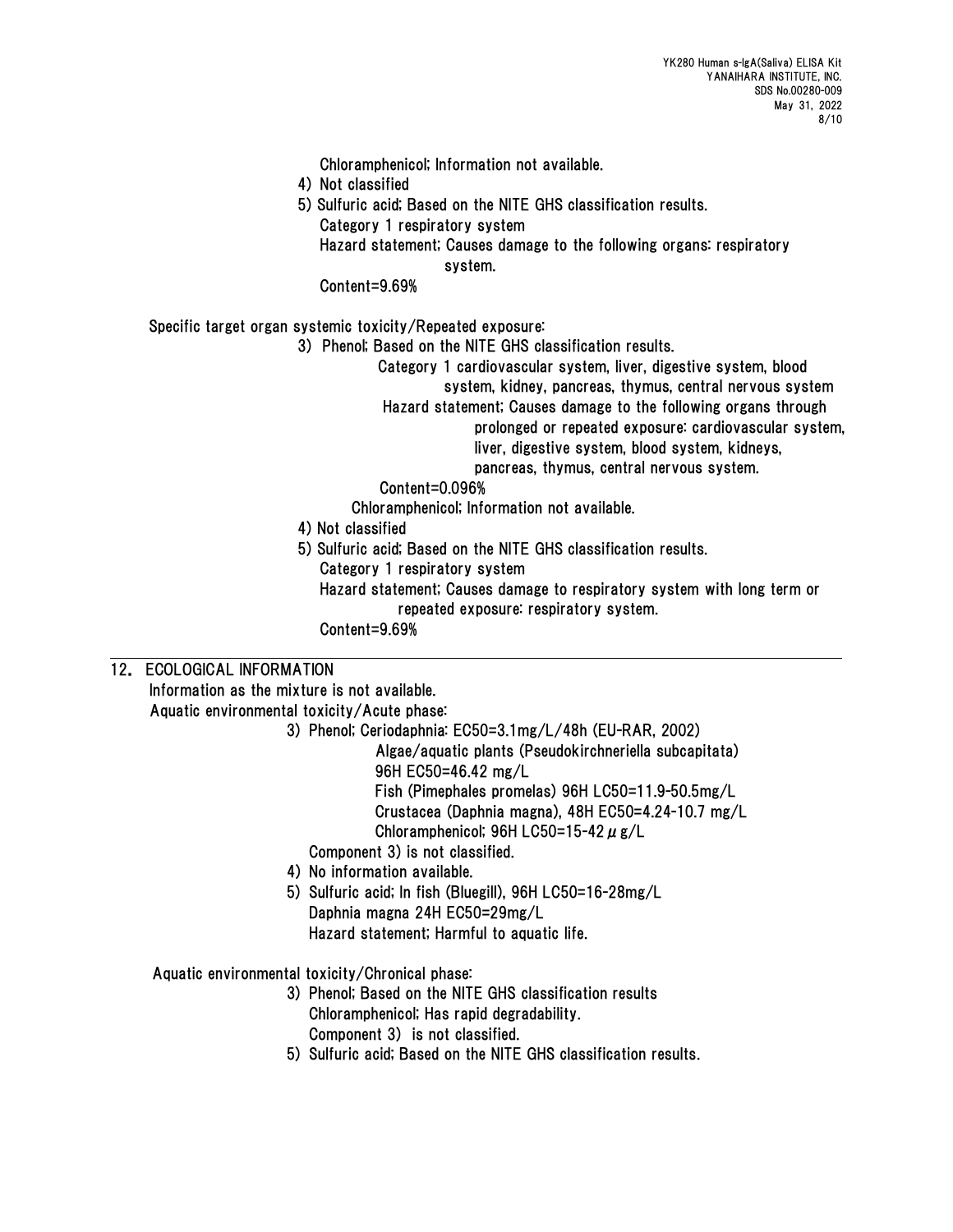# 13. DISPOSAL CONSIDERATIONS Dispose of all waste material including containers in accordance with all applicable laws and local environmental regulations.

## 14. TRANSPORT INFORMATION As a mixture, the substance is subjected to no limitations.

### 15. REGULATORY INFORMATION

| International Inventories |        |
|---------------------------|--------|
| EINECS/ELINCS             | Listed |
| TSCA                      | Listed |

Japanese regulations Fire Service Act; Not applicable Poisonous and Deleterious Substances Control Law; Not applicable Industrial Safety and Health Act;

Group 3 Specified Chemical Substance, (Ordinance on Prevention of Hazards Due to Specified Chemical Substances Art.2 Para.1, Item 6) Harmful Substances Whose Names Are to be Indicated on the Label (Law Art.57, Para.1, Enforcement Order Art.18) Notifiable Substances (Law Art.57-2, Enforcement Oder Art.18-2 No.613, 474

Act on the Evaluation of Chemical Substances and Regulation of Their Manufacture, etc.; Priority Assessment Chemical Substances (Law Article 2, Para.5) Regulations for the carriage and storage of dangerous goods in ship;

Corrosive Substances(Ordinance Art.3, Ministry of Transportation Ordinance Regarding Transport by Ship and Storage)

Civil Aeronautics Law;

Corrosive Substances (Ordinance Art.194, MITL Nortification for Air Transportation of Explosives etc.)

Marine Pollution Prevention Law Pollutant Release and Transfer Register Law;

Class 1

Class 1 - No. 349

Air pollution Control Law; Specified substance

EU Directive 1999/45/EC; classification, packaging and labeling of dangerous Preparations SYMBOL : C as component 5) R-phrases : 35 as component 5) S-phrases : 26-45 as component 5)

In case of contact with eyes, rinse immediately with plenty of water and seek medical advice. In case of accident or if you feel unwell, seek medical advice immediately.

EC index No. : ④=604-001-00-2, ⑥=259-364-6, ⑦=016-020-00-8